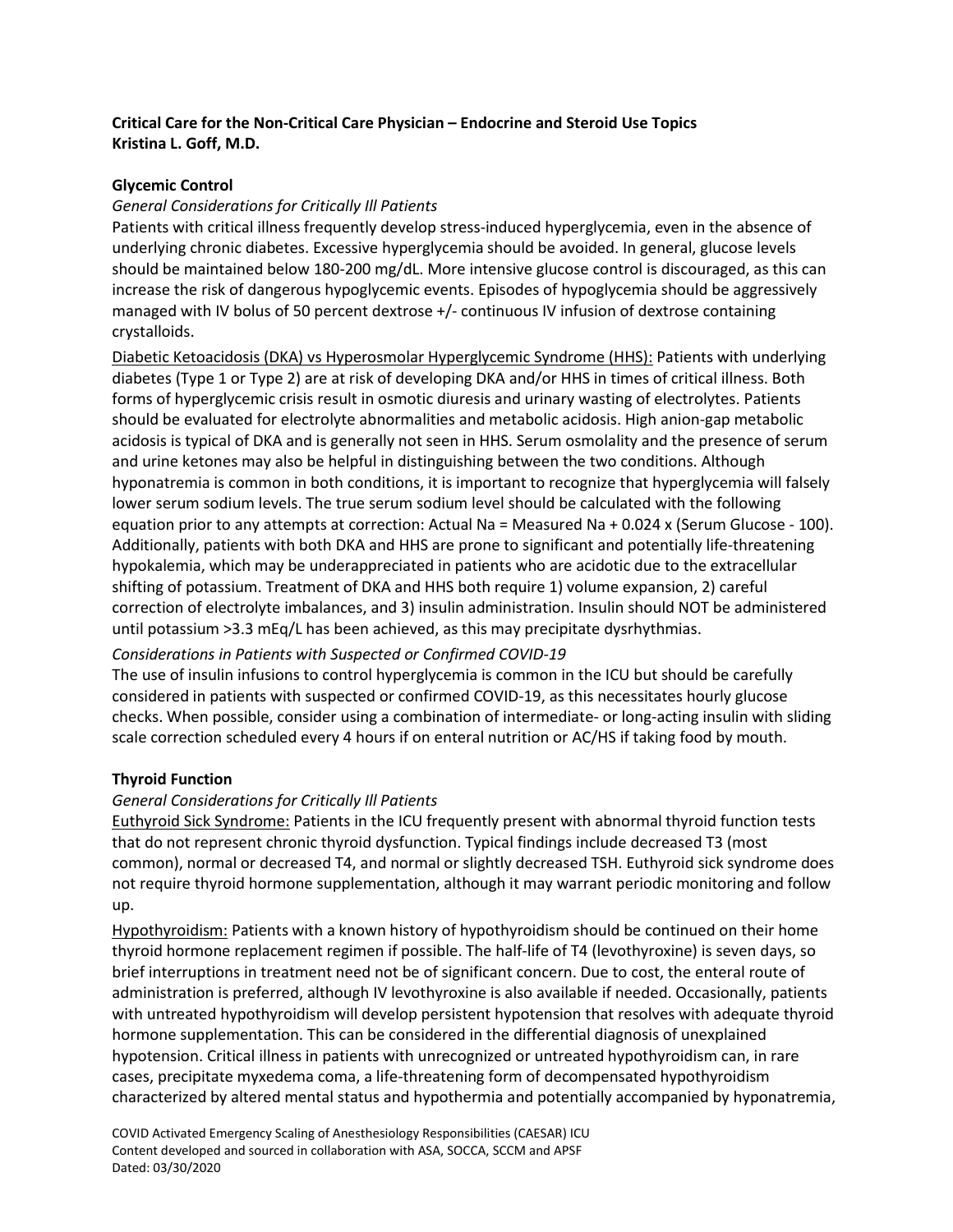hypoventilation, bradycardia, and hypotension. Myxedema coma requires immediate IV thyroid hormone supplementation and supportive care under the guidance of an endocrinologist. Stress dose steroid replacement may also be required.

Hyperthyroidism: Patients with a known history of hyperthyroidism should be continued on their home antithyroid regimen, most commonly methimazole or propylthiouracil. The half-lives of these medications are considerably shorter than that of levothyroxine, and care should be given to avoid significant interruptions in administration. The stress of critical illness in patients with unrecognized or untreated hyperthyroidism can sometimes precipitate thyroid storm, a potentially fatal form of thyrotoxicosis. Symptoms of thyroid storm are non-specific and may be difficult to distinguish from other causes of critical illness, for example sepsis. Patients are uniformly febrile, may be diaphoretic, are prone to tachycardia as well as dangerous tachyarrhythmias, and may develop signs of congestive heart failure. Management of thyroid storm includes supportive care, inhibition of peripheral thyroid hormone excess using beta blockade, and inhibition of thyroid hormone synthesis and release under the guidance of an endocrinologist.

### **Steroid use in Critical Illness**

### *General Considerations for Critically Ill Patients*

Adrenal Insufficiency: During times of physiologic stress, cortisol production is expected to increase. Unfortunately, a variety of factors can blunt the effect of this response. Patients with either primary or secondary (e.g., chronic steroid use generally defined as a daily prednisone dose >5 mg for 3 months or longer) adrenal insufficiency are at significant risk for absolute adrenal failure/crisis when they become critically ill, due to the adrenal gland's inability to mount an appropriate stress response. In most cases, these patients should be started empirically on high-dose steroid replacement (proposed regimens include hydrocortisone 100 mg every 8 hours or hydrocortisone 50 mg every 6 hours) for the duration of their critical illness.

Patients without history of adrenal insufficiency remain at risk for developing relative or absolute adrenal insufficiency during critical illness. This presents as refractory hypotension despite vasopressor therapy. Although serum cortisol levels in these patients may be low, often they are within the normal range and may even be elevated, but nevertheless insufficient given the level of physiologic stress. Although the measurement of cortisol levels before and after stimulation with ACTH has been proposed as a means of identifying patients with relative adrenal insufficiency, the value of this test has been heavily debated. Empiric use of stress dose hydrocortisone (with either regimen described above) can be considered, regardless of cortisol level, in patients with profound hypotension refractory to vasoactive medications.

Acute Respiratory Distress Syndrome (ARDS): The role of steroid use in ARDS has been controversial. Currently, steroids are recommended for use in ARDS precipitated by a steroid-responsive condition (e.g., sepsis). Additionally, steroids may be used to treat early, moderate-severe ARDS that has not responded to other supportive therapies.

### *Considerations in Patients with Suspected or Confirmed COVID-19*

Steroids are NOT recommended in cases of viral pneumonia and should NOT be used for the treatment of pulmonary injury/ARDS in patients with COVID-19, as they have been associated with prolonged viral clearance and increased mortality. However, in cases of refractory shock or underlying history of adrenal insufficiency, stress dose steroids may be considered.